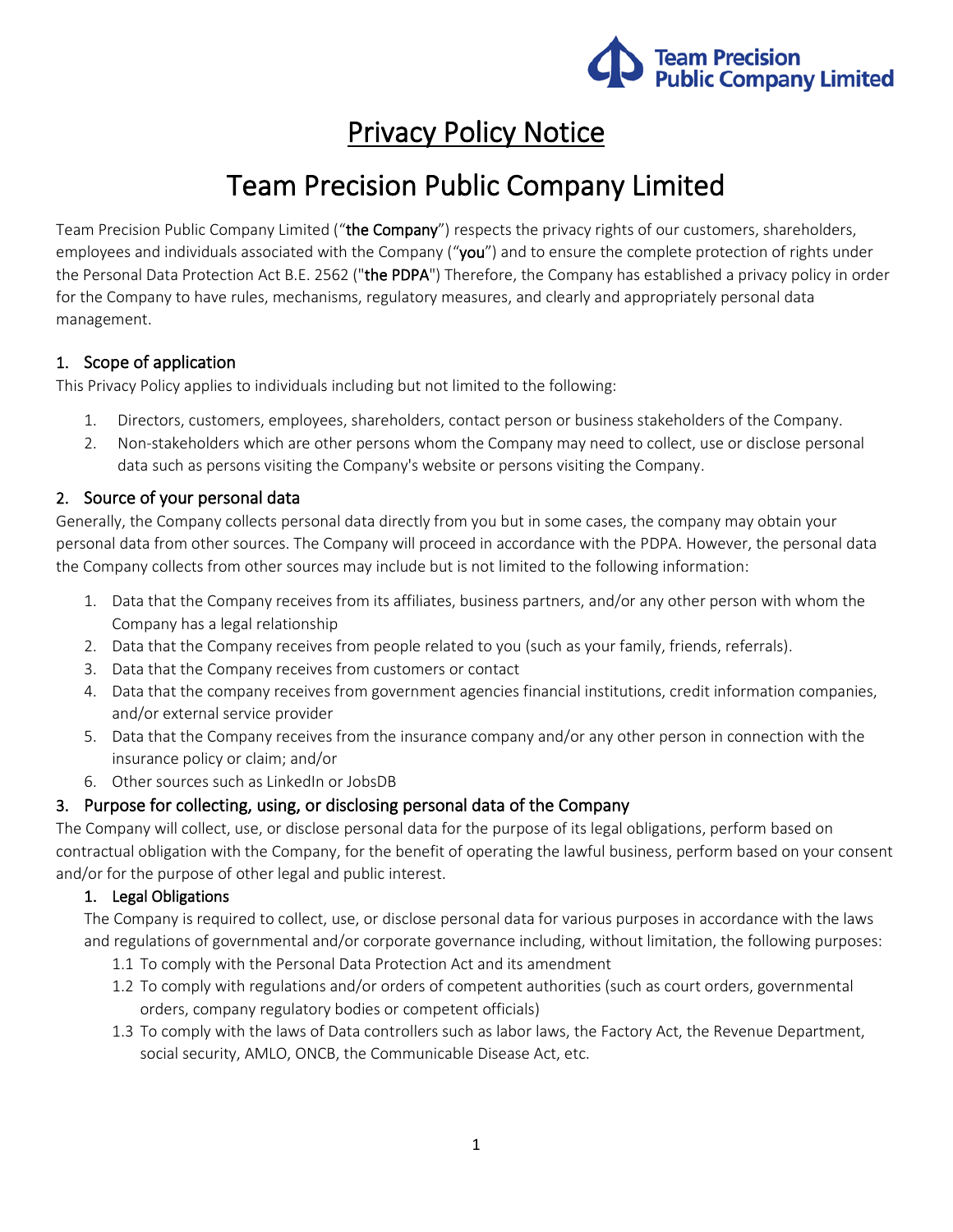

#### 2. Contract with the Company

The Company will collect, use, or disclose personal data in accordance with requests and/or agreements entered into with the Company including but not limited to the following purposes:

- 2.1 For any operations of the Company
- 2.2 Execute orders (e.g., request for issuance of a letter of guarantee, evidence of letter of financial)
- 2.3 Prepare various reports and analyzes (for example, internal reports of the company).
- 2.4 Take any action in connection with your insurance policy or claim (such as pursuing or pursuing claims under your insurance policy, exercising claims against third parties).

#### 3. Legitimate business benefits

The Company will collect, use, or disclose personal data for the purpose of conducting a lawful business, taking into account the interests of the Company or others with the fundamental rights of your personal data, including but not limited to the following

- 3.1 Manage the affairs of the Company and its affiliates (such as monitoring, risk management, surveillance, prevention and investigation of fraud, money laundering, terrorism, misconduct or other organized crime which includes but not limited to verifying the credibility of any person in connection with the Company's business)
- 3.2 Relationship management (e.g., handling of complaints)
- 3.3 Security (e.g., CCTV recording, registration, card exchange and/or contact recording before entering the company building)
- 3.4 Develop and improve the Company's various internal systems to raise the standards of the Company, including research and analysis of data by taking into account the fundamental rights of your personal data.
- 3.5 Record images and/or audio related to meetings, trainings, seminars, recreation activities.
- 3.6 Collection, use, and disclosure of personal data of directors who are authorized to act on their behalf or their representatives

#### 4. Your Consent

In some instances, the Company may require your consent for the collection, use, or disclosure of your personal data, including but not limited to the following purposes:

- 4.1 It is necessary to collect and use sensitive personal data to verify and confirm your identity, for example using facial recognition as sensitive data or a photo of your identification card, which will contain sensitive personal data, including your religion and/or blood type.
- 4.2 Sending or transferring your personal data to foreign countries where there may be insufficient standards for personal data protection (unless the Personal Data Protection Act stipulates that it can be done without obtaining consent) and/or
- 4.3 Disclosure your personal data and any data to affiliates for the purposes of lawful business operations.

#### 5. Other Legal Benefits

In addition to the above legal bases, the Company may collect, use, or disclose your personal data under other legal bases as follows,

- 5.1 To achieve the objectives relating to the preparation of historical documents or archives for the public benefit or related to research or statistics.
- 5.2 Prevent or suppress life hazards a person's body or health
- 5.3 It is necessary for the performance of duties in the performance of duties in the public interest or for the exercise of competent authority.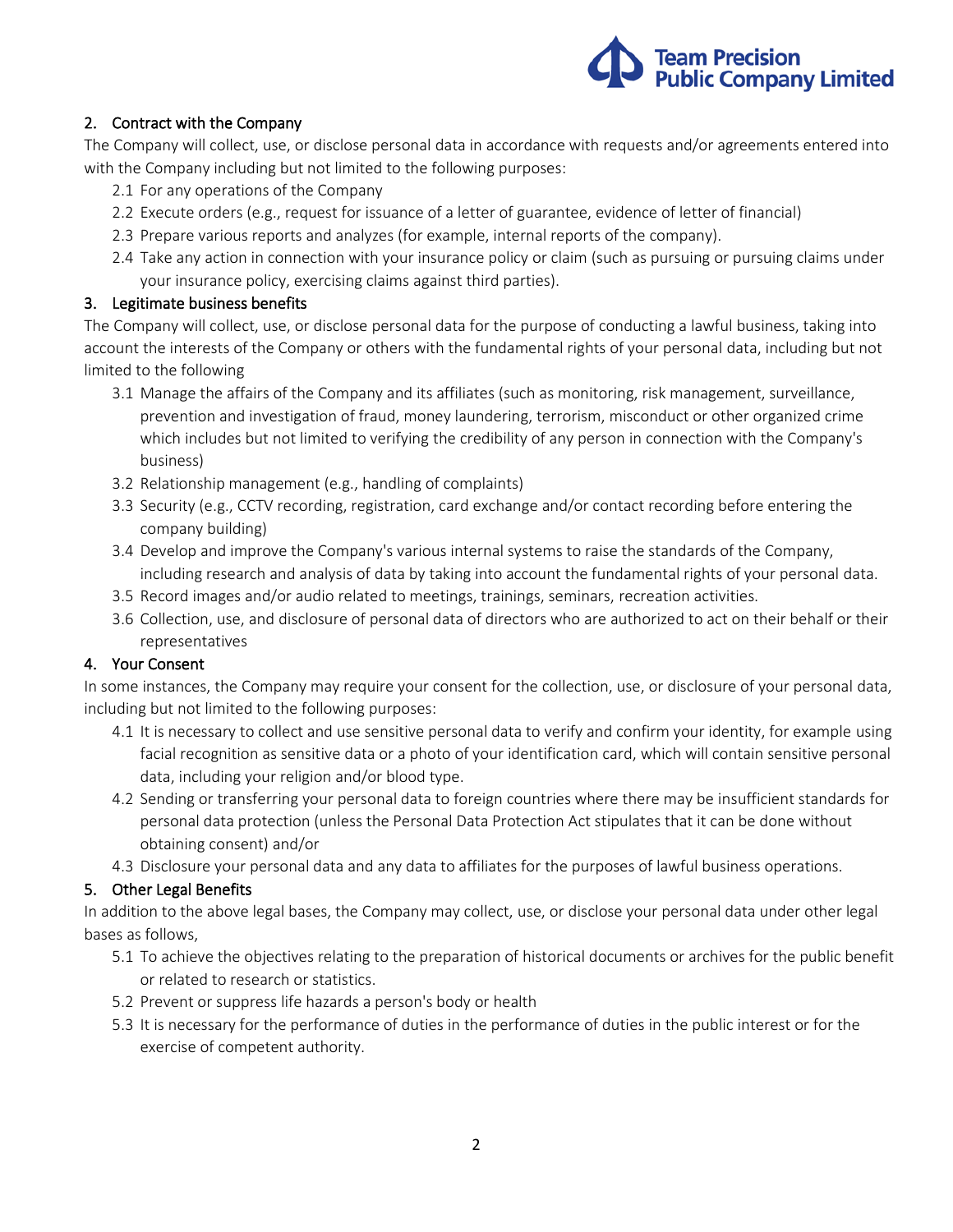

If the personal data we collect from you is necessary for compliance with company law or for entering a contract with you, the Company may not be able to process partial or at all if you do not provide personal data to the Company we requested.

### 4. Information and types of personal data that the Company collects, uses, or discloses

Types of personal data the Company will collect, use, or disclose are as follows,

- 1. General Personal data. General data about a person that makes it possible to identify that person directly or indirectly including but not limited to the following:
	- 1.1 Personal details such as name, surname, alias, date of birth, gender, age, education, marital status, nationality, personality type
	- 1.2 Contact details such as mailing address, e-mail address, telephone number, social media accounts and/or details of close contacts to contact in case of need or emergency.
	- 1.3 Details used to identify or verify one's identity or security, for example photo of ID card, national identification number, passport data, driving license, signature, photograph, motion pictures through closedcircuit television cameras, and/or video recording.
	- 1.4 Work details such as occupation, position, salary, compensation, details about employers
	- 1.5 Financial details such as bank account data
	- 1.6 Geographic details and data about the device and software such as GPS location, IP address, technical specifications, and personally identifiable data.

Information for audit purposes, such as data for audits and risk management, money laundering and counter terrorism monitoring

#### 2. Sensitive Personal Data. Sensitive Personal data includes but is not limited to the following data,

- 2.1 Religion
- 2.2 Blood type
- 2.3 Biometric data such as face recognition, fingerprint, voice recognition and retina recognition
- 2.4 Health data
- 2.5 Criminal charge and records
- 3. Other Data
	- 3.1 Record interactions and communications with other employees or third parties through the Company's communication channels or using the Company's communication equipment in any form or means, including but not limited to: Phone calls, emails, text messages, and social media communications
	- 3.2 Insurance policy data and claims (e.g. insurance policy coverage data, medical treatment data, claim history data)
	- 3.3 Data provided to the Company through any other channels

## 5. Use of Cookies

The Company may collect and use cookies and similar technologies when you access the Company's website or other electronic channels such as social media. This Privacy Policy applies only to the Company's services and usage. If you click on a link in the Company's website which lead to another website, this Privacy Policy will not be binding in website. You are required to study and comply with the privacy policy displayed on the said website. The company is not responsible for the content or operations of such website because the Company is not a service provider of such websites.

#### 6. Disclosure of your personal data

The Company may disclose your personal data to the following persons or organizations under the rules of the Personal Data Protection Act.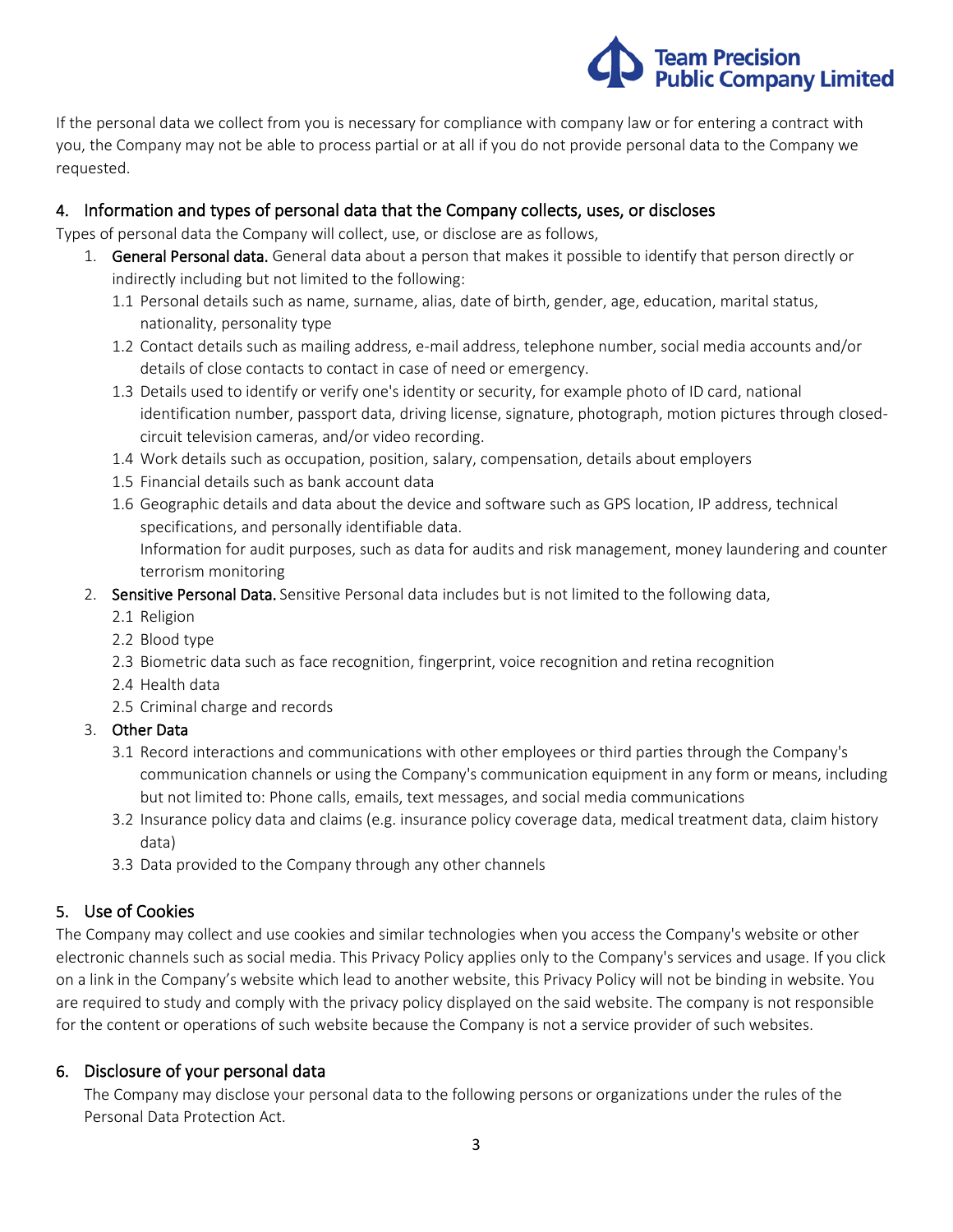

- 1. Companies within the Company's business group, business partners and/or any other person with whom the Company has a legal relationship, including directors, executives, employees, employees, contractors, agents, consultants of the Company.
- 2. Government agencies and/or regulatory agencies (e.g., Bank of Thailand, Securities and Exchange Commission, Office of Personal Data Protection)
- 3. Partners, agents, or other organizations that the Company has contact with (such as professional associations of which the Company is a member, independent auditors, securities depository centers, foreign financial institutions).
- 4. Third parties who provide services to Companies or subcontractors acting on their behalf (such as collateral providers, companies that print and deliver business cards, analytics, and marketing comparisons, including but not limited to correspondent agent/company)
- 5. Social media service providers or third-party advertising companies and any other person in connection with the promotion of the Company's products and/or services.
- 6. Debt collection agents, lawyers, credit information companies, anti-corruption agencies, courts, agencies, or any person for whom the Company is designated or authorized to disclose personal data in accordance with laws, regulations, or orders.
- 7. Persons involved in the sale of claims and/or assets, corporate restructuring, or mergers and acquisitions of the Company in which the Company may have to transfer rights to such entities, including those to whom the Company is required to share information for the sale of claims and/or assets, corporate restructuring, business transfer, financial agreement, asset disposal or any other transactions related to the business and/or assets used in the Company's operations
- 8. Your attorney, sub-appointee, agent, or legal representative with legal powers

## 7. Sending or transferring your personal data abroad

As the Company conducts business and have contacts around the world, from time to time, it is necessary for the Company to transmit or transfer your personal data abroad, including but not limited to the following purposes:

- 1. Comply to legal practice
- 2. Perform the contract you entered with the Company or at your request before entering the contract.
- 3. Comply with the contract between the company and other person or juristic.
- 4. Prevent or suppress harm to life, body, or health to you or others. when you are unable to give consent at that time; or
- 5. Carrying out missions for important public interest.

## 8. Duration of retention of personal data

The Company will keep your personal data from the day you engage with the Company and until you terminate your relationship with the Company. The Company will collect your personal data for a reasonable period as necessary based on each type of personal data and its purposes specified by the Personal Data Protection Act.

The Company will retain your personal data for the period or period specified by relevant laws (such as securities and exchange laws, accounting laws, tax laws, labor laws, etc.)

## 9. Security

The Company has implemented strict internal security measures and enforced policies to keep your personal data safe. The Company requires its personnel and external contractors to comply with privacy standards and policies as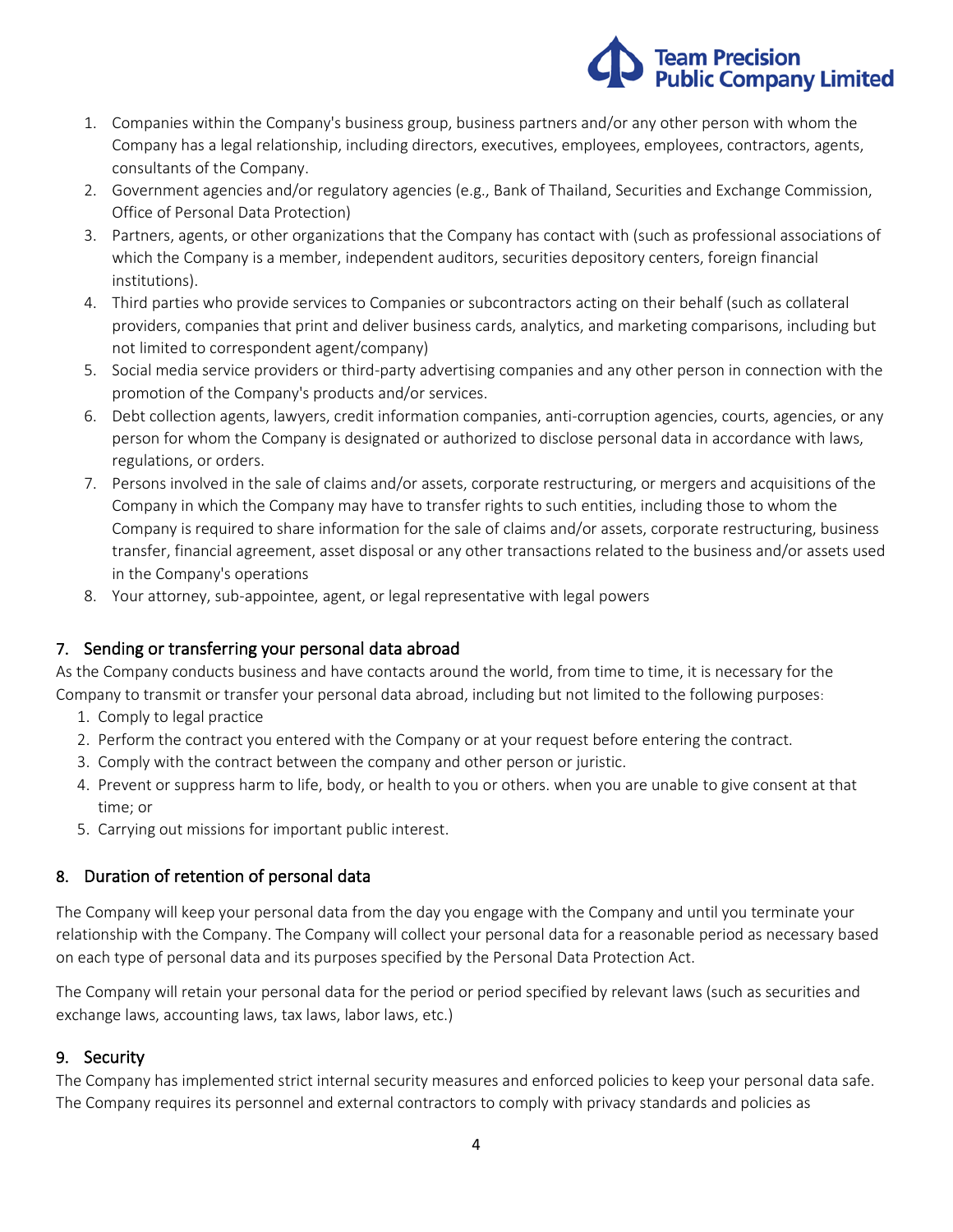

appropriate, including to provide data protection plan and to have appropriate measures for the use or transmission or transfer of your personal data.

The Company has established a personal data governance structure to define appropriate methods and measures to comply with the law as follows:

- 1. Establish a Data Protection Committee structure to create mechanisms for oversight, control, responsibility, implementation, enforcement, and monitoring of personal data protection measures in accordance with the law and the Company's privacy policy.
- 2. Appoint a Data Protection Officer (DPO) with roles and duties in accordance with the law and set out in the Company's privacy policy.
- 3. Establish policy, procedures and other documents related to the personal data protection in accordance with the law and the Company's privacy policy.
- 4. To conduct regular training for the Company's employees to make employees aware of the importance of personal data protection and ensuring that all relevant employees are trained and have knowledge and understanding of personal data protection and comply with the Company's privacy policy.
- 5. Personal data will be process in accordance with the law, fair, transparent manner and consider the accuracy of personal data and store personal data for a reasonable period in accordance with the law and business objectives. It will also maintain confidentiality, completeness, and adequate security.
- 6. There will be processes and controls to manage personal data at every step in accordance with the law and the Company's privacy policy
- 7. To establish and maintain Records of Processing Activities (RoPA) for recording activities related to personal data in accordance with the law and will update the records of ROPA when there is a change in transactions or related activities.
- 8. Clearly notice the purposes of personal data collection and processing to get the consent in accordance with the law, including monitoring and review on such matters.
- 9. There will be a mechanism to verify the accuracy of personal data and correct the personal data.
- 10. In case that the Company sends, transfers or allows other persons to use personal data, the Company will enter into an agreement with those who receive or use that personal data to determine their rights and obligations in accordance with the law and the Company's privacy policy.
- 11. In case that the Company sends or transfers personal data abroad, the Company will comply with the law.
- 12. To destroy personal data after the retention period by comply with the law and the Company's objectives.
- 13. To assess the risks and develop measures to mitigate the risks and reduce the impact that will occur with the personal data processing.
- 14. To provide measures, channels, and methods for the Data subject to exercise their rights in accordance with the law as well as to record and evaluating responses to an exercise the rights of data subjects.
- 15. To provide adequate data security including the prevention of personal data leakage and unauthorized use of personal data.
- 16. Must have aa privacy incident management and incident response guidelines in order to identify and manage an unusual incident related to personal data in a timely manner.
- 17. Must notify the Data subject, Government officials, Data controller (In the event that the Company is a Data processor or being a joint Data controller) and other parties in accordance with the law.
- 18. There will be a follow-up process in case the law changes, and constantly update personal data protection measures to be in line with the law.
- 19. Regularly review and update the Company's Privacy Policy, procedures and other relates document in accordance with the law and circumstances of each period.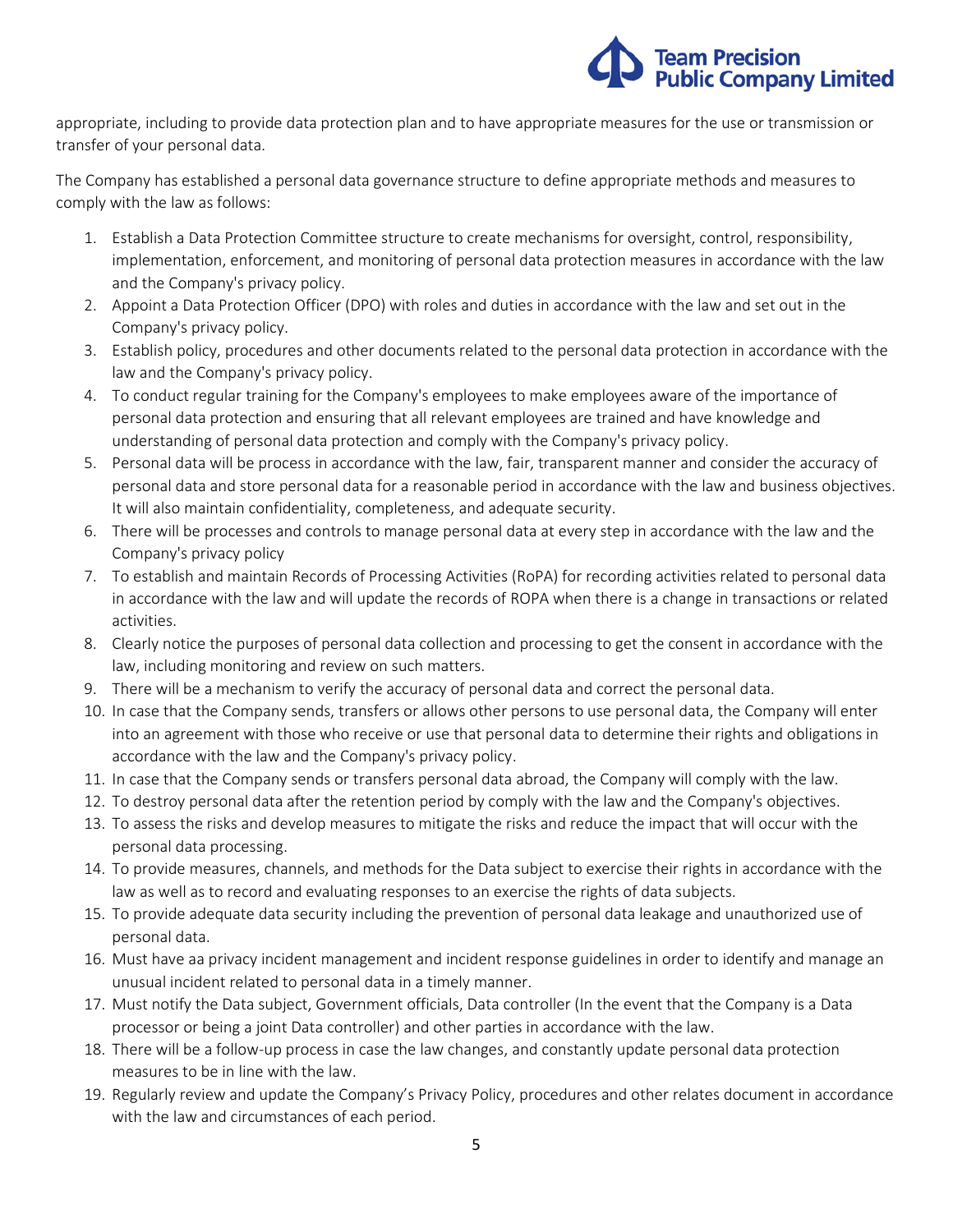

### 10. Your personal data rights

You can start exercising your rights under the Personal Data Protection Act, which are detailed below.

- 1. Right to access and obtain a copy of your personal data
	- You have the right to access and obtain a copy of your personal data held by the Company unless the Company has the right to refuse your request by law or court order or where your request may have violated the rights and freedoms of the others.
	- 2. Right to request correction of your personal data You have the right to ask the company to correct or update your personal data that is inaccurate or incomplete
	- 3. The right to request the erasure of your personal data You have the right to request that the Company delete or destroy your data. or make your data non-personally identifiable unless the Company has legitimate grounds to decline your request.
	- 4. The right to request the suspension of the use of your personal data You have the right to request that the Company suspend the use of your personal data in certain circumstances (for example, the Company is in the process of reviewing the request to exercise the right to correct personal data or object to the collection, use, or disclosure of your personal data).
	- 5. Right to object to the collection, use, or disclosure of your personal data You have the right to object to the collection, use, or disclosure of your personal data, for example, where the Company operates for purpose of direct marketing or scientific, historical, or statistical research studies unless the Company has lawful grounds for rejecting your request
	- 6. The right to obtain or request the transmission or transfer of your personal data You have the right to receive or send your personal data to a third party or to receive personal data that the company has sent or transferred to a third party through the channels, methods, or communication devices that the company has used on a regular basis. Unless the Company is unable to do so due to technical aspect or the Company has lawful grounds for rejecting your request.
	- 7. Right to withdraw consent

You have the right to withdraw the consent you have given to the Company at any time in accordance with the procedures and methods prescribed by the Company, provided that your withdrawal of consent will not affect the collection, use or disclosure of your personal data that have already given consent before your withdrawal of such consent

8. Right to complain

You have the right to complain to the Personal Data Protection Committee or the Office of the Personal Data Protection Committee if the Company acts in violation of the Personal Data Protection Act.

#### 11. Roles, duties, and responsibilities

- 1. The Board of Directors has roles, duties and responsibilities as follows:
	- Regulate the creation of a personal data governance structure and related internal controls of the Company to comply with the law and the Company's privacy policy.
	- Supervise and support the Company to carry out effective protection of personal data and in accordance with the law.
	- Appoint the Company's Personal Data Protection Officer (DPO).
- 2. The Privacy Committee has the following roles, duties and responsibilities:
	- Provide a personal data governance structure and relevant internal controls, includes the Privacy Incident Management and Incident Response to be able to identify and manage an unusual incident related to personal data in a timely manner.